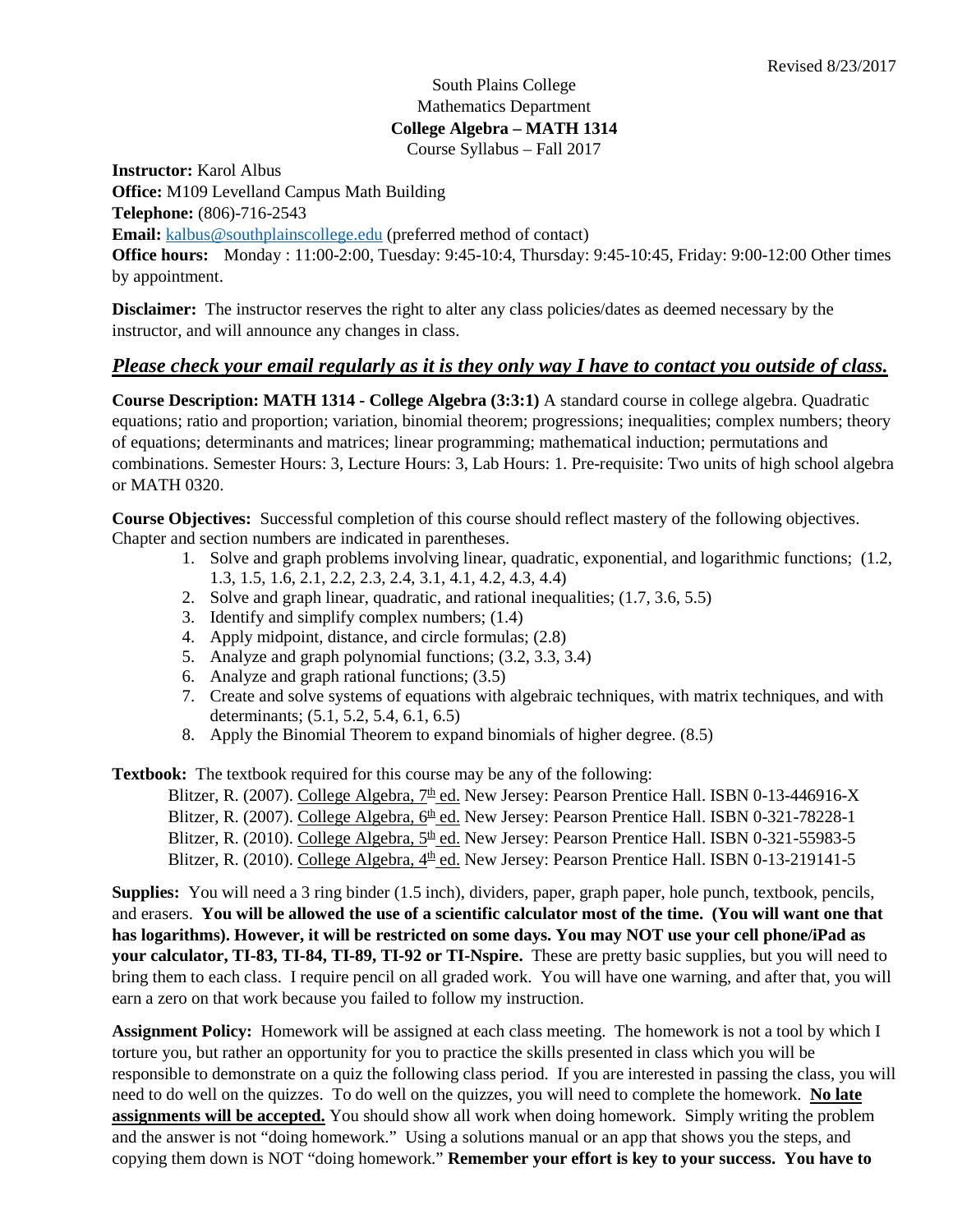### **focus your effort on being able to complete the problems on a quiz/exam without any outside resources.**

Some days you will turn in your homework when you take a quiz. 50% of your grade will be from the homework and 50% from the quiz. Keep all class materials (notes, handouts, homework, quizzes, and exams) organized in a notebook (3-ring binder). These materials are subject to be turned in for grading at any time. Please make certain all materials accompany you to each class meeting.

**Attendance:** Attendance and effort are the most important activities for success in this course. Class attendance may be taken at any time during the class period, so please do not be late or leave early. Leaving early and being tardy will be considered ½ absence. **You may be dropped from this course with a grade of X or F if you are absent four consecutive classes or if you exceed five absences (for any reason) throughout the semester.** If you should incur an absence, please refer to your syllabus, contact the instructor, or contact another student to get the assignment completed BEFORE the next class. **Late homework and makeup quizzes are not an option.** Make ups for **Exams** will only be provided under extreme, documented circumstances. If at all possible, the instructor should be notified prior to the exam day.

**Grading:** Daily work (homework, quizzes, notebook) will count for 16% of the final grade. Expect four major exams (16% each) throughout the course and a **comprehensive** final exam (20%) at the end of the course. **Remember that no late or makeup work will be accepted. If you are not in class you will earn a grade of 0 for homework/quiz on that day.** Your final average in the course will determine the letter grade posted on your transcript. This grade is determined by the following scale: A (90-100%), B (80-89%), C (70-79%), D (60-69%),  $F(0-59\%)$ .

**Grade Reporting:** Grades will be posted on blackboard. If you think I have recorded a grade incorrectly, please notify me immediately. I keep a hard copy of my grades and will be glad to check it and correct it if necessary. I usually update my grades once a week or every other week.

**Phones and other electronics:** All electronic devices are inappropriate. Suspected use will earn you a zero for that day's quiz or homework. If you use an electronic device (cell phone, iPad, iPod, headphones) during an exam, you will earn a zero on the exam and may be dropped from the course. Please do not use a phone or iPad as your book or calculator.

**Test days: Once you begin the exam, you will not be allowed to leave the classroom until the exam is submitted for grading**. Use the restroom before class. Use of electronics during an exam earns you a zero on the exam and possible dismissal from the course.

### **Where to Get Help:**

- Me! My office hours are listed at the top of this syllabus. I am also available at some other times by appointment. Email is a great way to contact me – much faster than phone calls and messages. Sometimes I can help on email if you will send a photo of the problem you are doing. Even if I am not in the office, I can work the problem, take a photo and send back. You CANNOT ask for #35 – I won't have my book with me.
- Free tutoring is available in M116 on the Levelland campus. The hours for tutors are posted by that door.
- Occasionally I will post helpful items on blackboard such as solution sets. **If you are not familiar with Blackboard, you should become familiar**. Login a[t http://spc.blackboard.com.](http://spc.blackboard.com/) The user name and password should be the same as the MySPC and SPC email.

User name: first initial, last name, and last 4 digits of the Student ID Password: Original CampusConnect Pin No. (found on SPC acceptance letter) Questions regarding Blackboard support may be emailed to [blackboard@southplainscollege.edu](mailto:blackboard@southplainscollege.edu) or call 806-716-2180.

- Your book is a great resource and it is already purchased!
- You can also seek videos from [www.patrickjmt.com](http://www.patrickjmt.com/) and [www.khanacademy.org](http://www.khanacademy.org/) or others.
- **I also strongly recommend forming study groups so that you can work with others. Networking is an essential tool both in the classroom and in the workforce.**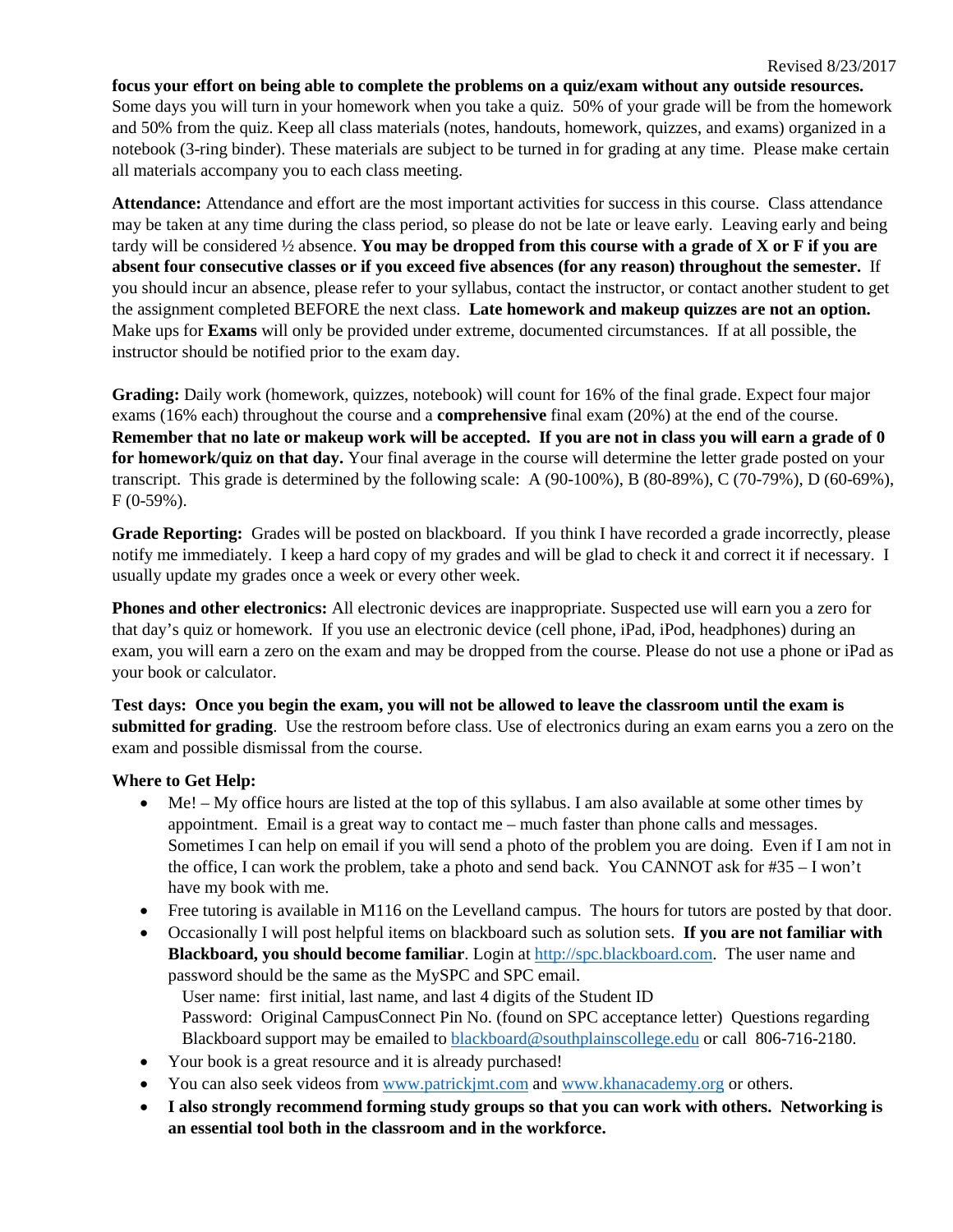*You should expect to spend time outside of class practicing homework problems and studying. The goal is for you to acquire the skills necessary to be successful in your next MATH course. I WILL NOT send you to the next course if you cannot demonstrate that you have those skills*.

**Communication Skills:** effective development, interpretation, and expression of ideas through written, oral, and visual communication.

Develop, interpret, and express ideas through written communication Develop, interpret, and express ideas through oral communication Develop, interpret, and express ideas through visual communication

**Critical Thinking**: creative thinking, innovation, inquiry, analysis, evaluation, and synthesis of information. Generate and communicate ideas by combining, changing, and reapplying existing information Gather and assess information relevant to a question Analyze, evaluate, and synthesize information

**Empirical and Quantitative Competency Skills:** the manipulation and analysis of numerical data or observable facts resulting in informed conclusions.

Manipulate and analyze numerical data and arrive at an informed conclusion Manipulate and analyze observable facts and arrive at an informed conclusion

**Disability:** Students with disabilities, including but not limited to physical, psychiatric, or learning disabilities, who wish to request accommodations in this class should notify the Disability Services Office early in the semester so that the appropriate arrangements may be made. In accordance with federal law, a student requesting accommodations must provide acceptable documentation of his/her disability to the Disability Services Office. For more information, call or visit the Disability Services Office at Levelland (Student Health & Wellness Office) 806-716-2577, Reese Center (Building 8) & Lubbock Center 806-716-4675, or Plainview Center (Main Office) 806-716-4302 or 806-296-9611.

**Non-Discrimination Statement** South Plains College does not discriminate on the basis of race, color, national origin, sex, disability or age in its programs and activities. The following person has been designated to handle inquiries regarding the non-discrimination policies: Vice President for Student Affairs, South Plains College - 1401 College Avenue, Box 5, Levelland, TX 79336, 806-894-9611

**Campus Concealed Carry - Texas Senate Bill - 11** (Government Code 411.2031, et al.) authorizes the carrying of a concealed handgun in South Plains College buildings only by persons who have been issued and are in possession of a Texas License to Carry a Handgun. Qualified law enforcement officers or those who are otherwise authorized to carry a concealed handgun in the State of Texas are also permitted to do so. Pursuant to Penal Code (PC) 46.035 and South Plains College policy, license holders may not carry a concealed handgun in restricted locations. For a list of locations, please refer to the SPC policy at:

[\(http://www.southplainscollege.edu/human\\_resources/policy\\_procedure/hhc.php\)](http://www.southplainscollege.edu/human_resources/policy_procedure/hhc.php)

Pursuant to PC 46.035, the open carrying of handguns is prohibited on all South Plains College campuses. Report violations to the College Police Department at 806-716-2396 or 9-1-1.